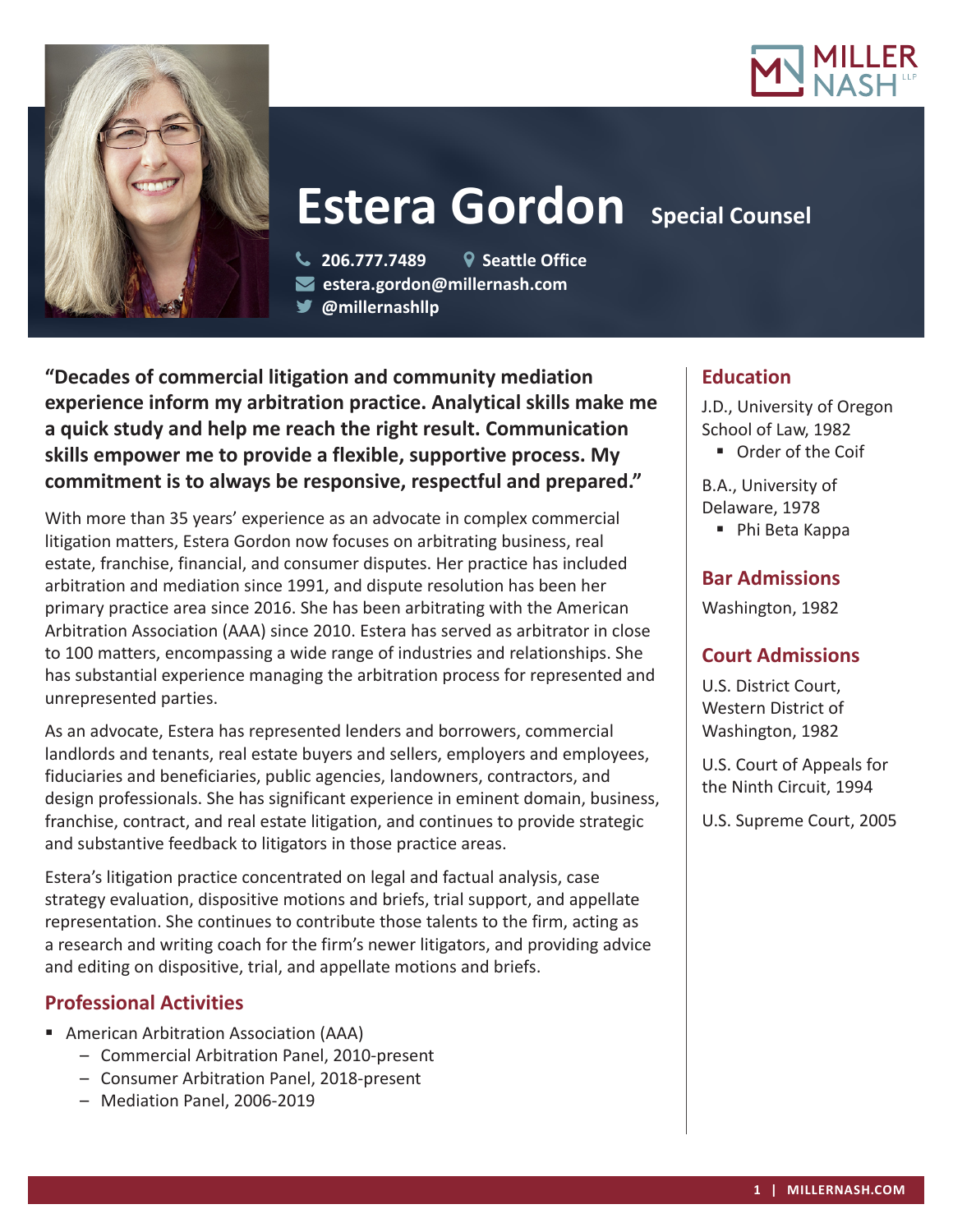

- King County Superior Court Civil Arbitration Panel, 1990-present
- Washington State Foreclosure Mediation Program, approved mediator
- Washington Mediation Association, certified mediator
- King County Dispute Resolution Center
	- volunteer mediator, 1991-present
	- mentor mediator and trainer, 1993-present
	- board of directors, 2012-2016
- King County Bar Association, Alternative Dispute Resolution Section
- Washington State Bar Association, Dispute Resolution Section
- United States Postal Service Equal Employment Opportunity REDRESS Mediation Panel, 2007-2013
- Federal District Court W.D. WA Rule 39.1 Mediation and Arbitration Panel, 1996-2019

### **Representative Experience**

#### **Arbitration Matters**

- Arbitrated past and future contractual obligations in closely held real estate business impacted by COVID-19 shutdown. Award issued following dispositive motions, two-day Zoom hearing, voluminous document review, and post-hearing submissions.
- Arbitrated six-figure commercial distribution dispute about contractual duties and record-keeping. Award issued following full-day Zoom hearing and review of voluminous spreadsheets and financial records.
- Arbitrated commercial fishing and hospitality industry business dissolution, property allocation, and accounting dispute. Interim management and final awards issued following four-day evidentiary hearing that included testimony by multiple financial and industry experts.
- Arbitrated numerous commercial distribution system disputes involving terminations, financial reconciliations, collections, and system standards. Awards issued on document submission or after telephonic hearing.
- Arbitrated numerous restaurant and hospitality franchise termination disputes. Awards issued on document submission or after telephonic hearing.
- Arbitrated numerous consumer disputes involving financial, hospitality, and telecommunications services, and electronic and data products. Efficiently managed concurrent proceedings in multiple-consumer cases, as well as cases with unrepresented consumers. Awards issued on document submission or after telephonic hearing.

#### **Recent Litigation Matters**

- Provided advice and analysis to local transit authority on multiple matters in which real property acquisitions affected communities with Covenants, Conditions, and Restrictions (CC&Rs) or Plat Restrictions.
- As member of litigation team that successfully represented key employee in multimillion-dollar trade secrets litigation, assigned and supervised research projects, prepared and edited motions, briefs, and affidavits for dispositive hearings, injunction hearings, procedural and discovery hearings, special master hearings, spoliation trial, and appellate matters, coordinated motions practice and other projects among internal team members and counsel for co-defendants, and reviewed all submissions by all parties to ensure quality, consistency, and clarity of message.
- Provided advice and analysis to local transit authority on complex eminent domain legal issues and related acquisition practices.
- Strategic consultation, analysis, and editorial review of key briefs and motions for eminent domain team's successful representation of local transit authority in trial court and appellate litigation with homeowners who claimed multimillion-dollar damages for right-of-way changes, changes to CC&Rs, and alleged CC&R violations.
- Supported eminent domain team's successful representation of local transit authority with strategic consultation, analysis, and editorial review of key briefs and motions in multiple just compensation jury trials and appellate matters.